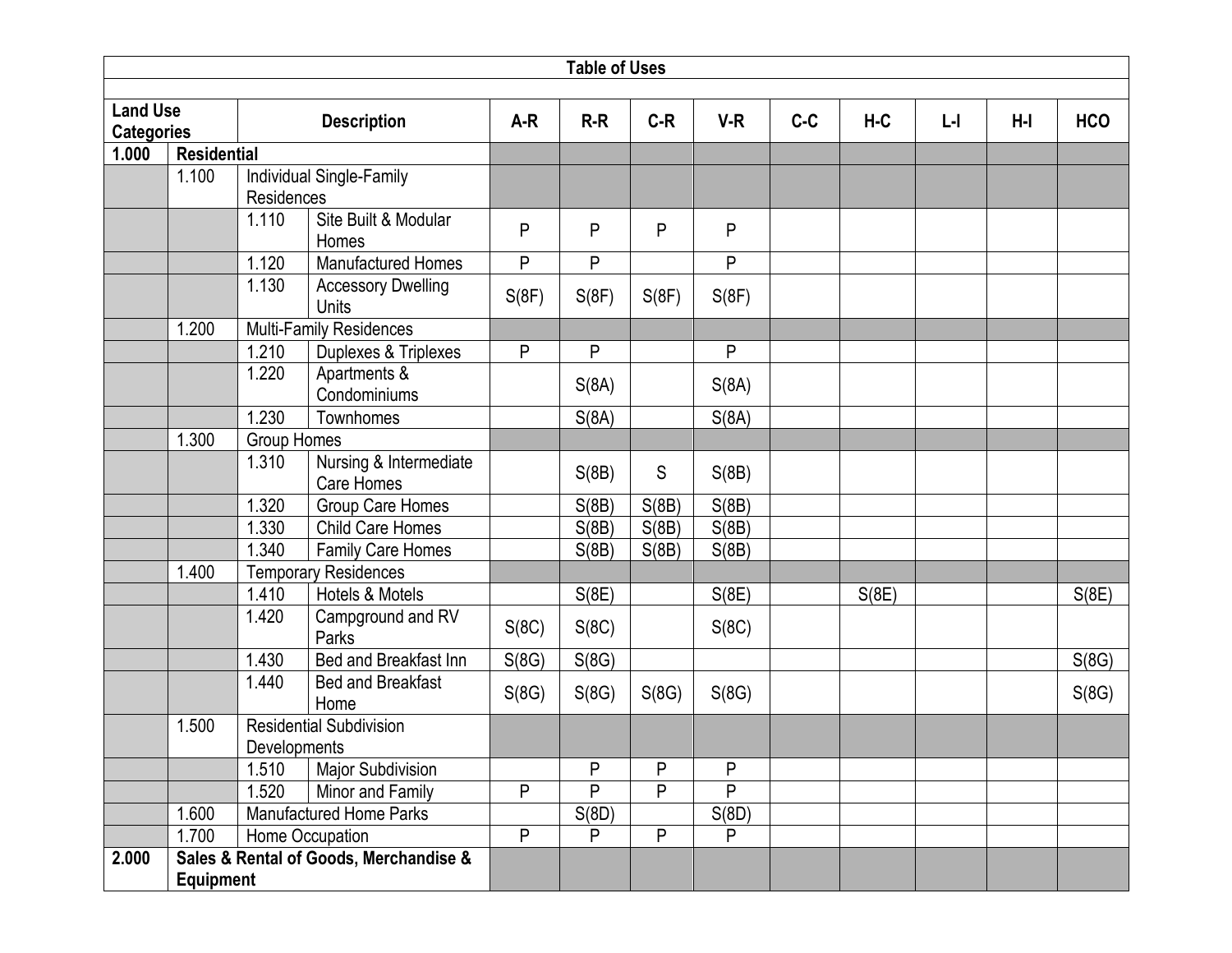|                                      |                    |         |                                                                                                                                                                                                                                                                   |       | <b>Table of Uses</b> |       |       |       |           |         |     |            |
|--------------------------------------|--------------------|---------|-------------------------------------------------------------------------------------------------------------------------------------------------------------------------------------------------------------------------------------------------------------------|-------|----------------------|-------|-------|-------|-----------|---------|-----|------------|
|                                      |                    |         |                                                                                                                                                                                                                                                                   |       |                      |       |       |       |           |         |     |            |
| <b>Land Use</b><br><b>Categories</b> |                    |         | <b>Description</b>                                                                                                                                                                                                                                                | $A-R$ | $R-R$                | $C-R$ | $V-R$ | $C-C$ | $H-C$     | $L - I$ | H-I | <b>HCO</b> |
|                                      | 2.100              |         | No Storage or Display of Goods<br><b>Outside Fully Enclosed Building</b>                                                                                                                                                                                          |       | S(3)                 |       | S(3)  | P     | P         |         |     | S(3)       |
|                                      | 2.200              | Allowed | Storage and Display of Goods<br><b>Outside Fully Enclosed Building</b>                                                                                                                                                                                            |       | S(3)                 |       | S(3)  | P     | ${\sf P}$ |         |     | S(3)       |
|                                      | 2.300              |         | <b>Convenience Stores</b>                                                                                                                                                                                                                                         |       |                      |       |       | P     | P         |         |     | S(3)       |
| 3.000                                | <b>Merchandise</b> |         | Office, Clerical, Research & Services not<br><b>Primarily Related to Goods or</b>                                                                                                                                                                                 |       |                      |       |       |       |           |         |     |            |
|                                      | 3.100              |         | <b>All Operations Conducted Entirely</b><br>within a Fully Enclosed Building                                                                                                                                                                                      |       |                      |       |       |       |           |         |     |            |
|                                      |                    | 3.110   | Operations Designed to<br><b>Attract and Serve</b><br><b>Customers or Clients on</b><br>the Premises, such as<br>Attorneys, Physicians,<br>other Professionals,<br>Insurance and<br>Stockbroker, Travel<br>Agents, Government<br>Office Buildings, Banks,<br>etc. |       | S(3)                 |       | S(3)  | P     | ${\sf P}$ |         |     | S(3)       |
|                                      |                    | 3.120   | Operations Designed to<br>Attract Little or No<br>Client Traffic other than<br><b>Employees of the Entity</b><br>Operating the Principal<br>Use.                                                                                                                  |       | S(3)                 | S(3)  | S(3)  | P     | P         |         |     | S(3)       |
|                                      |                    | 3.130   | Offices or Clinics of<br><b>Physicians or Dentist</b><br>with not more than<br>10,000 sq. ft. of Gross<br>Floor Area                                                                                                                                              |       |                      |       |       | P     | ${\sf P}$ |         |     | S(3)       |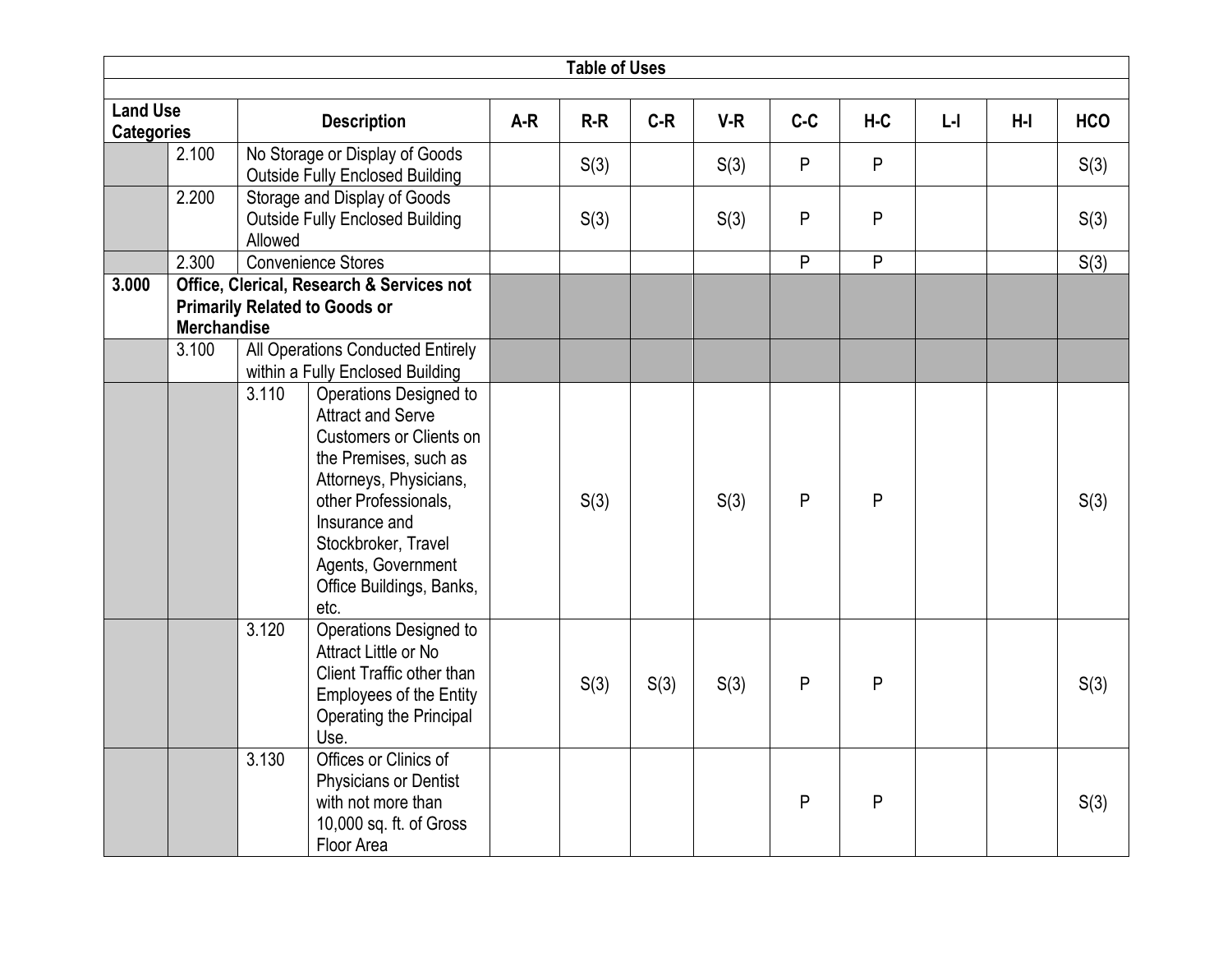|                                                            |       |         |                                                                                                                                                              |       | <b>Table of Uses</b> |       |       |       |         |       |            |      |
|------------------------------------------------------------|-------|---------|--------------------------------------------------------------------------------------------------------------------------------------------------------------|-------|----------------------|-------|-------|-------|---------|-------|------------|------|
|                                                            |       |         |                                                                                                                                                              |       |                      |       |       |       |         |       |            |      |
| <b>Land Use</b><br><b>Description</b><br><b>Categories</b> |       |         | $A-R$                                                                                                                                                        | $R-R$ | $C-R$                | $V-R$ | $C-C$ | $H-C$ | $L - I$ | $H-I$ | <b>HCO</b> |      |
|                                                            | 3.200 |         | Operations Conducted within or<br>Outside a Fully Enclosed Building                                                                                          |       | S(3)                 |       | S(3)  | S(3)  | P       |       |            | S(3) |
| 4.000                                                      |       |         | <b>Manufacturing, Processing, Creating,</b><br>Repairing, Renovating, Painting,<br><b>Cleaning, Assembling of Goods,</b><br><b>Merchandise and Equipment</b> |       |                      |       |       |       |         |       |            |      |
|                                                            | 4.100 |         | All Operations Conducted Entirely<br>within a Fully Enclosed Building                                                                                        |       |                      |       |       |       | P       | P     | P          | S(4) |
|                                                            | 4.200 |         | Operations Conducted within or<br><b>Outside Fully Enclosed Building</b>                                                                                     |       |                      |       |       |       | S(4)    | P     | P          | S(4) |
|                                                            | 4.300 |         | <b>Statuaries, Monument Services</b><br>and Small Craft Manufacturing                                                                                        |       | S(4)                 |       |       |       | S(4)    | P     | P          | S(4) |
| 5.000                                                      |       |         | <b>Education, Cultural, Religious,</b><br>Philanthropic, Social, Fraternal Uses                                                                              |       |                      |       |       |       |         |       |            |      |
|                                                            | 5.100 | Schools |                                                                                                                                                              |       |                      |       |       |       |         |       |            |      |
|                                                            |       | 5.110   | Elementary and<br>Secondary (including<br>associated grounds,<br>athletic and other<br>facilities)                                                           |       | S(9)                 |       | S(9)  | S(9)  | S(9)    |       |            |      |
|                                                            |       | 5.120   | <b>Business or Vocational</b><br>Schools                                                                                                                     |       | S(9)                 |       |       | S(9)  | S(9)    | S(9)  |            |      |
|                                                            |       | 5.130   | Colleges, Universities,<br><b>Community Colleges</b><br>(including associated<br>facilities such as<br>dormitories, offices,<br>athletic fields, etc.)       |       |                      |       |       |       | S(9)    | S(9)  |            |      |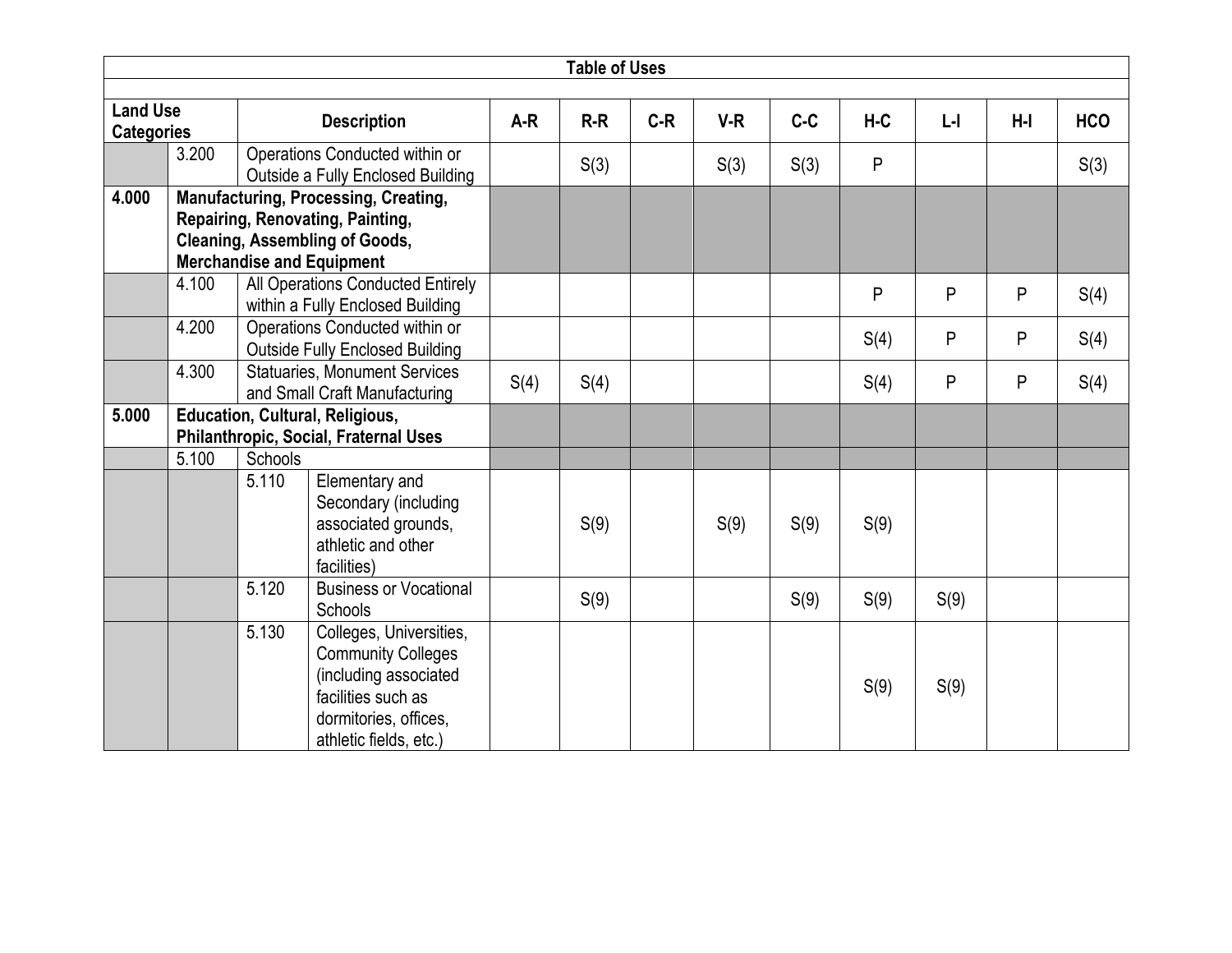|                                      |       |                                                                                                                                                                                                                          |       | <b>Table of Uses</b> |       |       |       |              |         |       |            |
|--------------------------------------|-------|--------------------------------------------------------------------------------------------------------------------------------------------------------------------------------------------------------------------------|-------|----------------------|-------|-------|-------|--------------|---------|-------|------------|
|                                      |       |                                                                                                                                                                                                                          |       |                      |       |       |       |              |         |       |            |
| <b>Land Use</b><br><b>Categories</b> |       | <b>Description</b>                                                                                                                                                                                                       | $A-R$ | $R-R$                | $C-R$ | $V-R$ | $C-C$ | $H-C$        | $L - I$ | $H-I$ | <b>HCO</b> |
|                                      | 5.200 | Churches, Synagogues and<br>Temples including associated<br>residential structures for Religious<br>Personnel and associated<br>buildings but not including<br><b>Elementary or Secondary School</b><br><b>Buildings</b> | P     | P                    | P     | P     | P     | $\mathsf{P}$ | P       | P     |            |
|                                      | 5.300 | Libraries, Museums, Art Galleries,<br><b>Art Centers and Similar Uses</b><br>(including associated educational<br>and instructional activities)                                                                          |       | S(9)                 | S(9)  | S(9)  | P     | P            |         |       | S(9)       |
|                                      | 5.400 | Social, Civic, Service, Fraternal<br>Clubs and Lodges, Union Halls,<br>and Similar Uses                                                                                                                                  | S(9)  | (9)                  | S(9)  | S(9)  | S(9)  | S(9)         |         |       | S(9)       |
| 6.000                                |       | <b>Recreation, Amusement, Entertainment</b>                                                                                                                                                                              |       |                      |       |       |       |              |         |       |            |
|                                      | 6.100 | Activity Conducted Entirely within<br><b>Building</b>                                                                                                                                                                    | S(3)  | S(3)                 | S(3)  | S(3)  | P     | P            | P       |       | S(3)       |
|                                      | 6.200 | <b>Activity Conducted primarily</b><br>Outside Enclosed Buildings or<br><b>Structures</b>                                                                                                                                | S(11) | S(11)                | S(11) | S(11) | S(11) | S(11)        |         |       | S(11)      |
|                                      | 6.300 | <b>Firing Ranges</b>                                                                                                                                                                                                     | S(5)  | S(5)                 |       |       |       | S(5)         | S(5)    | S(5)  |            |
| 7.000                                |       | <b>Institutional Residence of Care or</b><br><b>Confinement Facilities</b>                                                                                                                                               |       |                      |       |       |       |              |         |       |            |
|                                      | 7.100 | Hospitals, Clinics, other Medical<br>including Mental Health,<br><b>Treatment Facilities in Excess of</b><br>10,000 sq. ft. of gross floor area                                                                          |       |                      |       |       | S(9)  | S(9)         | S(9)    | S(9)  | S(9)       |
|                                      | 7.200 | Nursing Care Institutions,<br>Intermediate Care Institutions,<br>Handicapped or Infirm Institutions                                                                                                                      |       |                      |       |       | S(9)  | S(9)         | S(9)    | S(9)  | S(9)       |
|                                      | 7.300 | <b>Group Care Institutions</b>                                                                                                                                                                                           |       |                      |       |       | S(9)  | S(9)         | S(9)    | S(9)  | S(9)       |
|                                      | 7.400 | Prisons and Other Confinement<br>Inst.                                                                                                                                                                                   |       |                      |       |       | S(9)  | S(9)         | S(9)    | S(9)  | S(9)       |
| 8.000                                |       | <b>Restaurants, Bars, Night Clubs</b>                                                                                                                                                                                    |       |                      |       |       |       |              |         |       |            |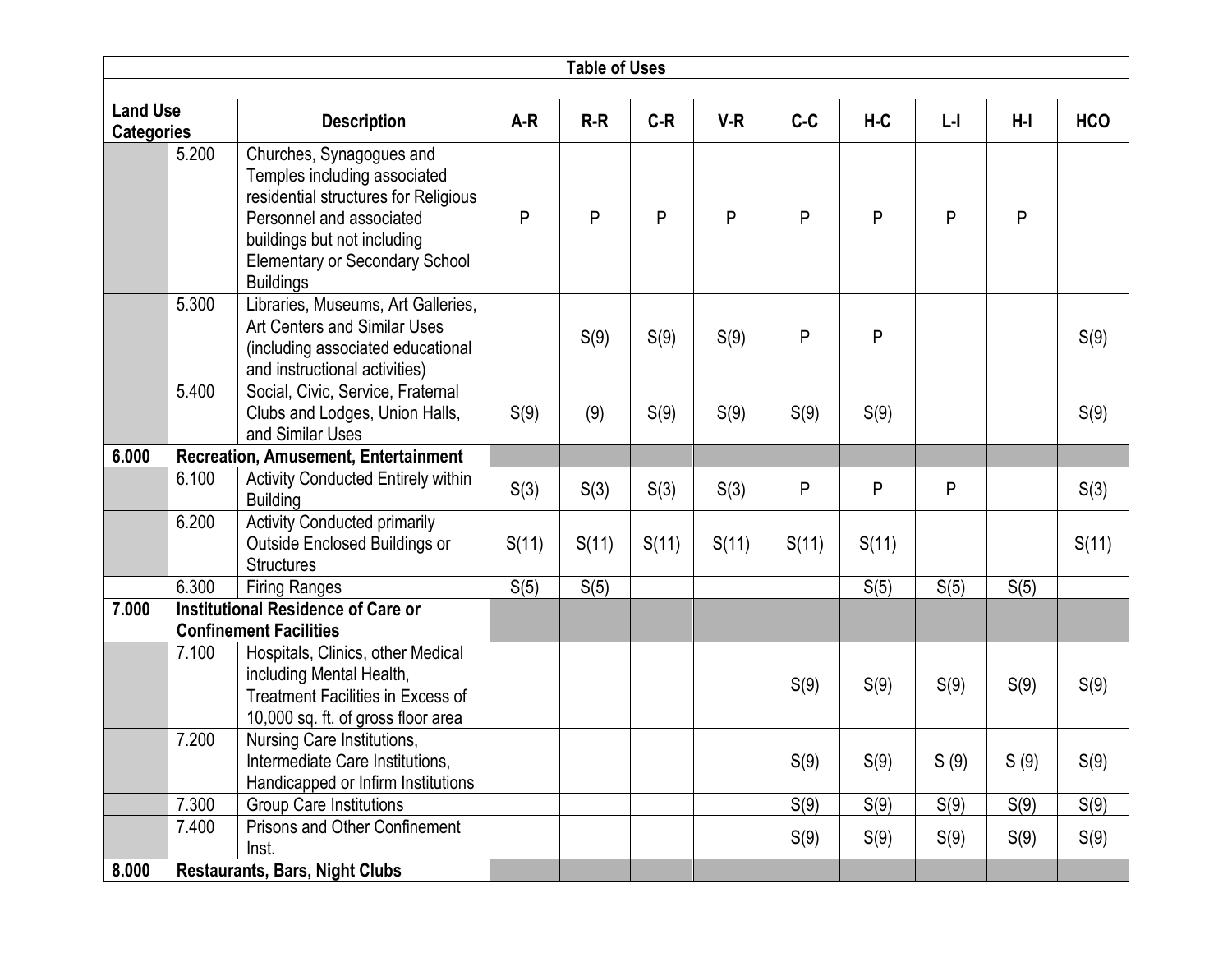|                                      |                   |                            |                                                                                                        |       | <b>Table of Uses</b> |       |       |       |       |                |       |            |
|--------------------------------------|-------------------|----------------------------|--------------------------------------------------------------------------------------------------------|-------|----------------------|-------|-------|-------|-------|----------------|-------|------------|
|                                      |                   |                            |                                                                                                        |       |                      |       |       |       |       |                |       |            |
| <b>Land Use</b><br><b>Categories</b> |                   |                            | <b>Description</b>                                                                                     | $A-R$ | $R-R$                | $C-R$ | $V-R$ | $C-C$ | $H-C$ | $L - I$        | $H-I$ | <b>HCO</b> |
|                                      | 8.100             | Service                    | Restaurants without Drive-In                                                                           | S(3)  | S(3)                 |       |       | P     | P     | P              |       | S(3)       |
|                                      | 8.200             |                            | Restaurants with Drive-In Services                                                                     |       |                      |       |       |       | P     | P              |       | S(3)       |
|                                      | 8.300             | <b>Private Clubs</b>       | Bars, Nightclubs, ABC Permitted                                                                        |       |                      |       |       |       | P     | P              |       | S(3)       |
|                                      | 8.400             | <b>Adult Cabarets</b>      |                                                                                                        |       |                      |       |       |       | S(1)  | S(1)           |       |            |
|                                      | 8.500             |                            | <b>Adult Establishments</b>                                                                            |       |                      |       |       |       | S(1)  | S(1)           |       |            |
| 9.000                                |                   |                            | <b>Motor Vehicle Related Sales and Service</b>                                                         |       |                      |       |       |       |       |                |       |            |
|                                      | <b>Operations</b> |                            |                                                                                                        |       |                      |       |       |       |       |                |       |            |
|                                      | 9.100             |                            | Motor Vehicles Sales or Rental or<br>Sales and Service                                                 |       |                      |       |       |       | P     | P              |       | S(3)       |
|                                      | 9.200             |                            | <b>Automobile Service Stations</b>                                                                     |       |                      |       |       | S(3)  | P     | P              |       | S(3)       |
|                                      | 9.300             |                            | <b>Gas Sales Operations</b>                                                                            |       |                      |       |       | S(3)  | P     | P              |       | S(3)       |
|                                      | 9.400             | Shop                       | Automobile Repair Shop or Body                                                                         |       |                      |       |       |       |       |                |       |            |
|                                      |                   | 9.410                      | <b>Excluding Storage of</b><br><b>Junked Vehicles</b>                                                  |       |                      |       |       | S(2)  | P     | $\mathsf{P}$   |       | S(2)       |
|                                      |                   | 9.420                      | <b>Including Temporary</b><br>Storage of Junked<br>Vehicles                                            |       |                      |       |       |       | S(2)  | P              | P     | S(2)       |
|                                      | 9.500             | Car Wash                   |                                                                                                        |       |                      |       |       |       | P     | $\overline{P}$ | P     | S(3)       |
| 10.000                               |                   | <b>Storage and Parking</b> |                                                                                                        |       |                      |       |       |       |       |                |       |            |
|                                      | 10.100            | Principal Use.             | Automobile parking Garages or<br>Parking Lots (not provided to meet<br>Parking Requirements for a      |       |                      |       |       |       | P     | P              | P     | S(2)       |
|                                      | 10.200            |                            | Storage of Goods not Related to<br>Sale or Use of these Goods on the<br>same lot where they are stored |       |                      |       |       |       |       |                |       |            |
|                                      |                   | 10.210                     | All Storage Within<br><b>Completely Enclosed</b><br>Structure                                          |       |                      |       |       | S(2)  | P     | P              | P     | S(2)       |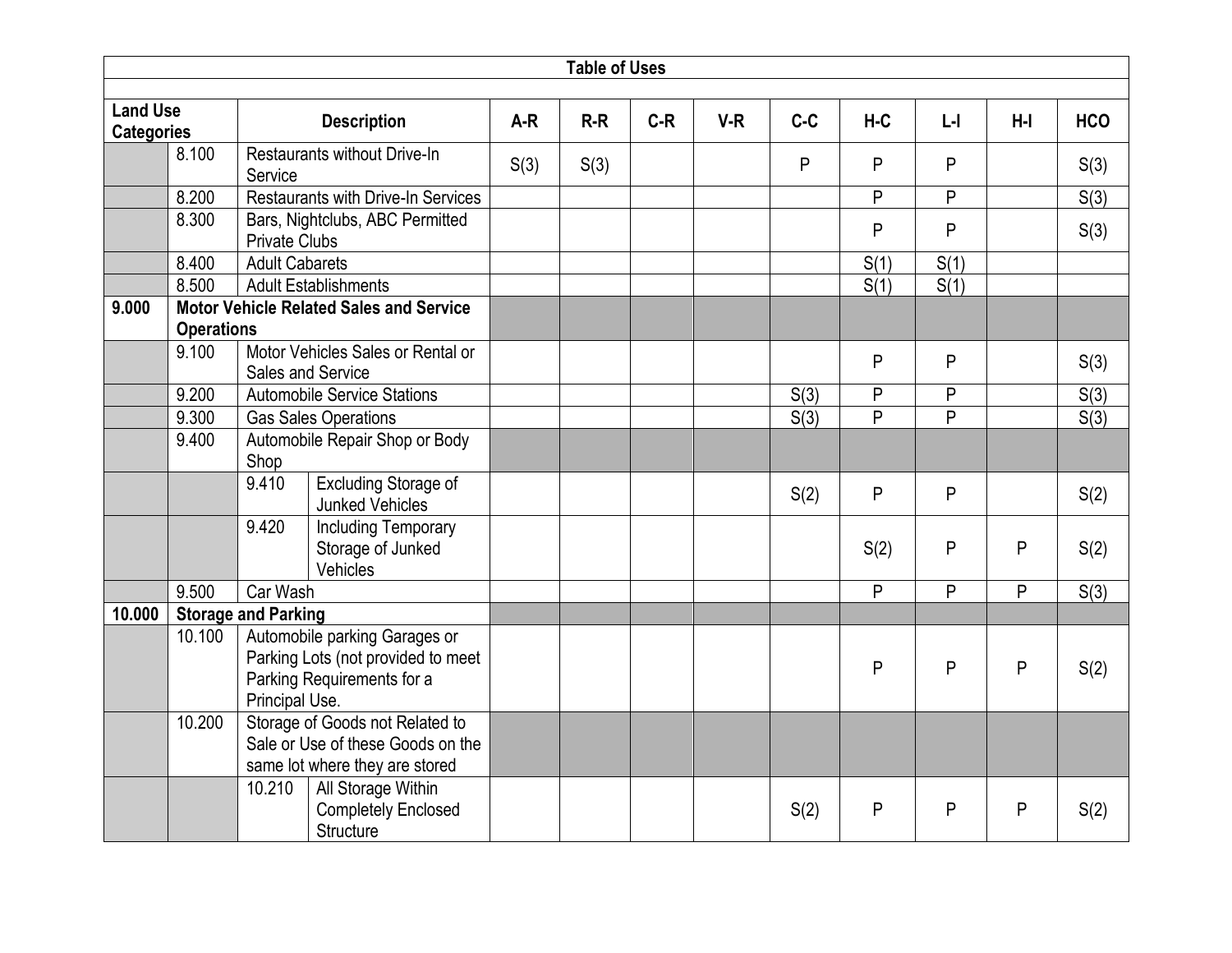|                   |                |                                            |                                                              |       | <b>Table of Uses</b> |       |       |          |          |           |                |            |
|-------------------|----------------|--------------------------------------------|--------------------------------------------------------------|-------|----------------------|-------|-------|----------|----------|-----------|----------------|------------|
| <b>Land Use</b>   |                |                                            |                                                              |       |                      |       |       |          |          |           |                |            |
| <b>Categories</b> |                |                                            | <b>Description</b>                                           | $A-R$ | $R-R$                | $C-R$ | $V-R$ | $C-C$    | $H-C$    | $L - I$   | $H-I$          | <b>HCO</b> |
|                   |                | 10.220                                     | Storage Inside or                                            |       |                      |       |       |          |          |           |                |            |
|                   |                |                                            | <b>Outside Completely</b>                                    |       |                      |       |       |          | P        | P         | P              | S(2)       |
|                   |                |                                            | <b>Enclosed Structures</b>                                   |       |                      |       |       |          |          |           |                |            |
|                   | 10.300         | 10.230                                     | Mini-Storage Facilities<br>Parking of Vehicles or Storage of |       |                      |       |       | $S(2-1)$ | $S(2-1)$ | $S(2-1)$  | $S(2-1)$       | $S(2-1)$   |
|                   |                |                                            | <b>Equipment Outside Enclosed</b>                            |       |                      |       |       |          |          |           |                |            |
|                   |                |                                            | Structures where (1) Vehicles or                             |       |                      |       |       |          |          |           |                |            |
|                   |                |                                            | Equipment are owned and used                                 |       |                      |       |       |          |          |           |                |            |
|                   |                |                                            | by the person making use of the                              |       |                      |       |       | S(2)     | P        | P         | P              | S(2)       |
|                   |                |                                            | lot and (2) Parking or Storage is                            |       |                      |       |       |          |          |           |                |            |
|                   |                |                                            | more than a Minor and Incidental                             |       |                      |       |       |          |          |           |                |            |
|                   |                | the lot.                                   | Park of the Overall Use made of                              |       |                      |       |       |          |          |           |                |            |
|                   | 10.400         |                                            | <b>Truck Terminal Activities</b>                             |       |                      |       |       |          | S(4)     | P         | P              |            |
| 11.000            |                | <b>Scrap Materials Salvage Yards,</b>      |                                                              |       |                      |       |       |          |          |           |                |            |
|                   |                | Junkyards, Automobile Graveyards           |                                                              |       |                      |       |       |          |          | S(2)      | S(2)           |            |
| 12.000            |                | <b>Services and Enterprises Related to</b> |                                                              |       |                      |       |       |          |          |           |                |            |
|                   | <b>Animals</b> |                                            |                                                              |       |                      |       |       |          |          |           |                |            |
|                   | 12.100         | Veterinarians                              |                                                              |       |                      |       |       |          |          |           |                |            |
|                   |                | 12.110                                     | No Outside Facilities for                                    |       |                      |       |       |          |          |           |                |            |
|                   |                |                                            | <b>Keeping Animals</b><br>Allowed                            | P     | P                    | P     | P     | P        | P        | P         |                |            |
|                   |                | 12.120                                     | <b>Outside Facilities for</b>                                |       |                      |       |       |          |          |           |                |            |
|                   |                |                                            | <b>Keeping Animals</b><br>Allowed                            | P     | S(3)                 |       | S(3)  | S(3)     | S(3)     | P         |                |            |
|                   | 12.200         | Kennel                                     |                                                              | P     | S(3)                 |       | S(3)  | S(3)     | S(3)     | S(3)      |                | S(3)       |
|                   | 12.201         | materials                                  | With sales of associated training                            | P     | S(3)                 |       | S(3)  | S(3)     | S(3)     | S(3)      |                | S(3)       |
|                   |                |                                            |                                                              |       |                      |       |       |          |          |           |                |            |
| 13.000            |                | <b>Emergency Services</b>                  |                                                              |       |                      |       |       |          |          |           |                |            |
|                   | 13.100         | <b>Police Stations</b>                     |                                                              | P     | P                    | P     | P     | P        | P        | P         | P              |            |
|                   | 13.200         | <b>Fire Stations</b>                       |                                                              | P     | P                    | P     | P     | P        | P        | P         | $\overline{P}$ |            |
|                   | 13.300         | Service                                    | Rescue Squad, Ambulance                                      | P     | P                    | P     | P     | P        | P        | ${\sf P}$ | P              |            |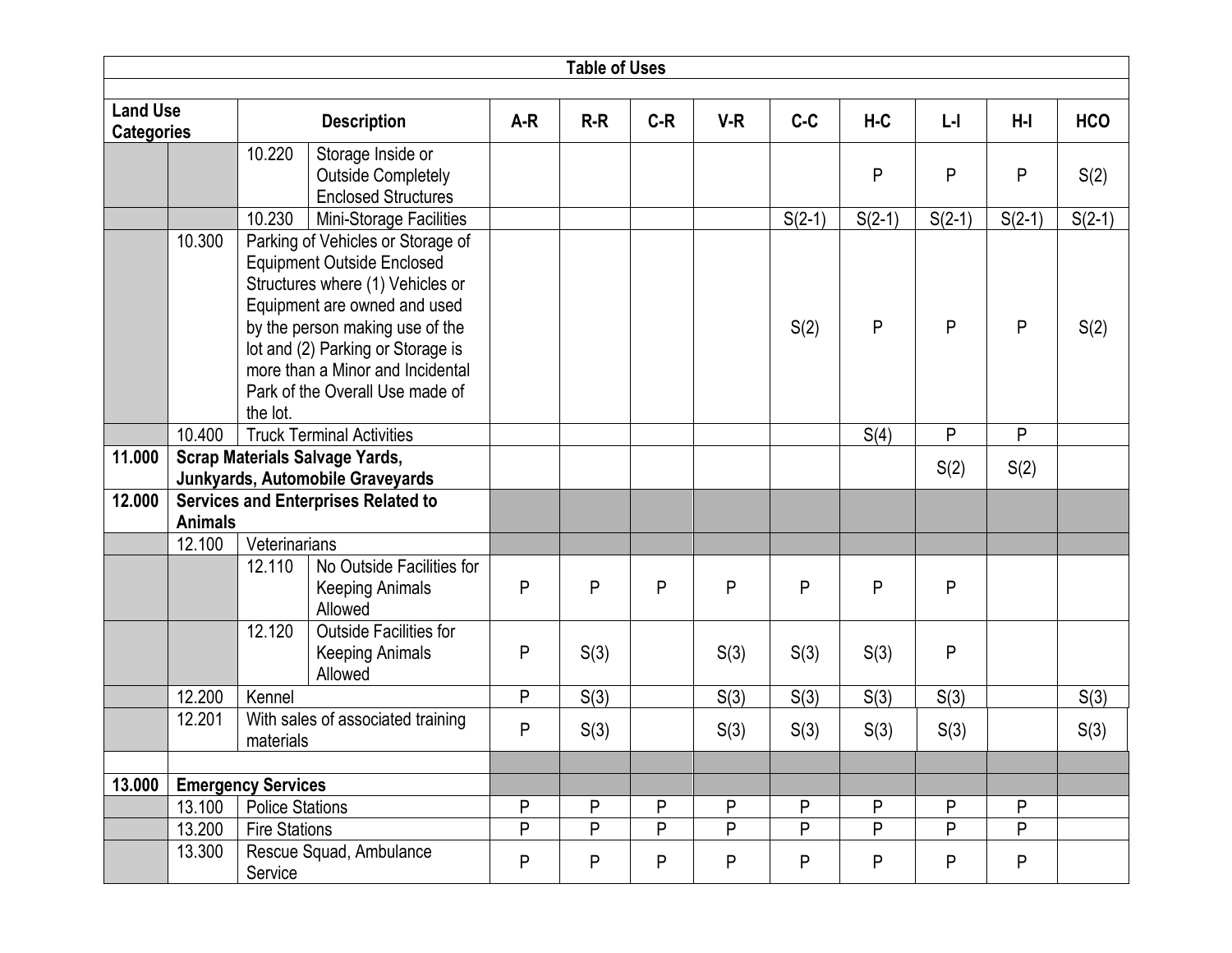|                                      |                  |                                                         |       | <b>Table of Uses</b> |       |       |       |       |         |       |            |
|--------------------------------------|------------------|---------------------------------------------------------|-------|----------------------|-------|-------|-------|-------|---------|-------|------------|
|                                      |                  |                                                         |       |                      |       |       |       |       |         |       |            |
| <b>Land Use</b><br><b>Categories</b> |                  | <b>Description</b>                                      | $A-R$ | $R-R$                | $C-R$ | $V-R$ | $C-C$ | $H-C$ | $L - I$ | $H-I$ | <b>HCO</b> |
| 14.000                               |                  | <b>Agriculture Mining, Quarrying Operations</b>         |       |                      |       |       |       |       |         |       |            |
|                                      | 14.100           | Large Scale Hog Farms                                   | P     |                      |       |       |       |       |         |       |            |
|                                      | 14.200           | <b>Mining or Quarrying Operations:</b>                  |       |                      |       |       |       |       |         |       |            |
|                                      |                  | including On-Site Sales of                              |       |                      |       |       |       |       |         |       |            |
|                                      |                  | Products, Coal or Aggregate                             |       |                      |       |       |       |       |         | S(7)  |            |
|                                      |                  | Sales and/or Storage, concrete                          |       |                      |       |       |       |       |         |       |            |
|                                      |                  | mixing Plant                                            |       |                      |       |       |       |       |         |       |            |
|                                      | 14.210           | Sand-Mining (Small Scale)                               | S(7)  |                      |       |       |       |       | S(7)    | S(7)  |            |
|                                      | 14.300           | <b>Reclamation Landfill</b>                             |       |                      |       |       |       |       | S(6)    | S(6)  |            |
| 15.000                               | <b>Utilities</b> | <b>Miscellaneous Public and Semi-Public</b>             |       |                      |       |       |       |       |         |       |            |
|                                      | 15.100           | Post Office                                             | P     | P                    | P     | P     | P     | P     | P       | P     |            |
|                                      | 15.200           | Airport                                                 |       |                      |       |       |       |       | P       | P     |            |
|                                      | 15.300           | Sanitary Landfill                                       |       |                      |       |       |       | S(6)  | P       | P     |            |
|                                      | 15.400           | Military Reserve, National Guard                        | P     | P                    | P     | P     | P     | P     | P       | P     |            |
|                                      |                  | Centers                                                 |       |                      |       |       |       |       |         |       |            |
|                                      | 15.500           | Sewer Plant, Water Treatment<br>Plant                   |       |                      |       |       |       |       | P       | P     |            |
|                                      | 15.600           | Public and Semi-Public Utility<br><b>Facilities</b>     | P     | P                    | P     | P     | P     | P     | P       | P     |            |
|                                      | 15.700           | <b>Utility Power Generating Plant and</b><br>Substation | P     | P                    | P     | P     | P     | P     | P       | P     |            |
|                                      | 15.800           | <b>Roof-Mounted Solar Collector</b><br>System           | P     | P                    | P     | P     | P     | P     | P       | P     |            |
|                                      | 15.900           | <b>Ground-Mounted Solar Collector</b><br>System         | S(14) | S(14)                | S(14) | S(14) | S(14) | S(14) | S(14)   | S(14) | S(14)      |
| 16.000                               |                  | Dry Cleaner, Laundromat                                 |       |                      |       |       | S(3)  | P     | P       | P     | S(3)       |
| 17.000                               |                  | <b>Towers and Related Structures</b>                    |       |                      |       |       |       |       |         |       |            |
|                                      | 17.100           | <b>Towers and Antennas Greater</b><br>than 35' Tall     | S(12) | S(12)                | S(12) | S(12) | S(12) | S(12) | S(12)   | S(12) |            |
|                                      | 17.200           | Towers and Antennas Less than<br>35' Tall               | P     | P                    | P     | P     | P     | P     | P       | P     |            |
| 18.000                               | Markets)         | Open Air Markets (Craft Markets, Flea                   | S(3)  | S(3)                 |       |       |       | P     | P       | P     | S(3)       |